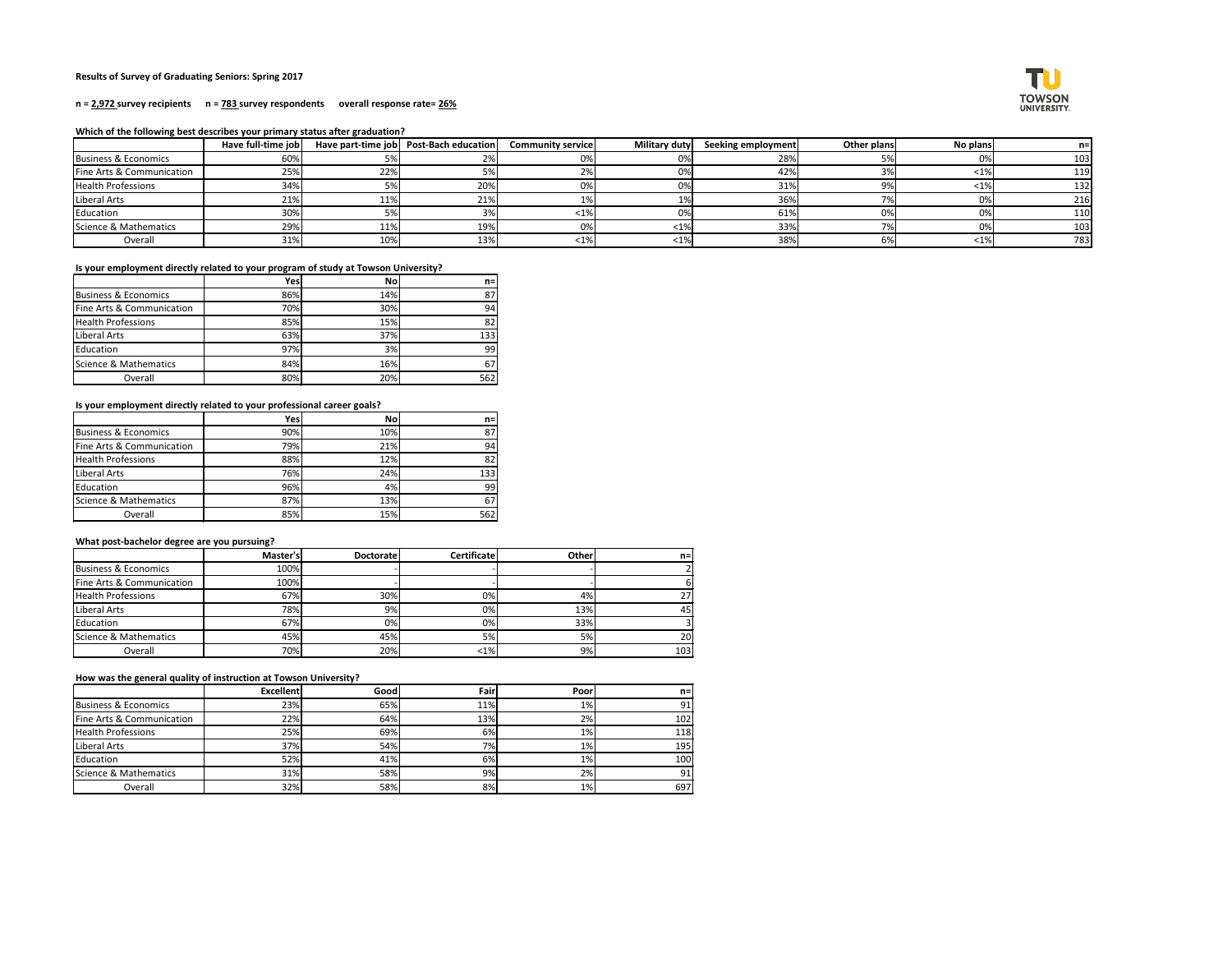# **How was the availability of classes that you need to graduate at Towson University?**

|                           | <b>Excellent</b> | Good | Fair | Poor  | $n =$ |
|---------------------------|------------------|------|------|-------|-------|
| Business & Economics      | <b>13%</b>       | 37%  | 31%  | 19%   | 91    |
| Fine Arts & Communication | 19%              | 43%  | 26%  | 12%   | 102   |
| <b>Health Professions</b> | 28%              | 52%  | 14%  | 6%    | 118   |
| Liberal Arts              | 28%              | 41%  | 24%  | 7%    | 195   |
| Education                 | 59%              | 34%  | 6%   | $1\%$ | 100   |
| Science & Mathematics     | 23%              | 43%  | 29%  | 5%    | 91    |
| Overall                   | 29%              | 42%  | 22%  | 8%    | 697   |

#### **Did you ever meet with a departmental faculty advisor and if so how valuable was it in general?**

|                           | <b>Excellent</b> | Goodl | Fair | Poor | Never           | $n=1$ |
|---------------------------|------------------|-------|------|------|-----------------|-------|
| Business & Economics      | 29%              | 35%   | 25%  | 8%   | 3%              | 91    |
| Fine Arts & Communication | 36%              | 38%   | 17%  | 7%   | 2%              | 102   |
| <b>Health Professions</b> | 43%              | 37%   | 14%  | 2%   | 3%              | 118   |
| Liberal Arts              | 36%              | 35%   | 16%  | 7%   | 6%              | 195   |
| Education                 | 32%              | 42%   | 13%  | 6%   | 7% <sub>1</sub> | 100   |
| Science & Mathematics     | 41%              | 33%   | 14%  | 9%   | 3%              | 91    |
| Overall                   | 36%              | 37%   | 16%  | 6%   | 4%              | 697   |

# **Could you identify at least three faculty or staff who could reasonably write a letter of reference for you?**

|                           | Yes | <b>No</b> | n=  |
|---------------------------|-----|-----------|-----|
| Business & Economics      | 75% | 25%       | 91  |
| Fine Arts & Communication | 84% | 16%       | 102 |
| <b>Health Professions</b> | 81% | 19%       | 118 |
| Liberal Arts              | 75% | 25%       | 195 |
| Education                 | 92% | 8%        | 100 |
| Science & Mathematics     | 73% | 27%       | 91  |
| Overall                   | 80% | 20%       | 697 |

## **Would you agree that Towson University is a place where diversity is both encouraged and respected?**

|                           | <b>Strongly Agree</b> | Agree | <b>Disagree</b> | <b>Strong Disagree</b> | $n =$ |
|---------------------------|-----------------------|-------|-----------------|------------------------|-------|
| Business & Economics      | 26%                   | 67%   | 6%              | 1%                     | 85    |
| Fine Arts & Communication | 19%                   | 65%   | 13%             | 3%                     | 100   |
| <b>Health Professions</b> | 28%                   | 57%   | 13%             | 2%                     | 114   |
| Liberal Arts              | 32%                   | 54%   | 11%             | 3%                     | 192   |
| Education                 | 28%                   | 65%   | 7%              | 0%                     | 98    |
| Science & Mathematics     | 24%                   | 69%   | 6%              | $1\%$                  | 90    |
| Overall                   | 27%                   | 61%   | 10%             | 2%                     | 679   |

# **Are you completing your Towson University degree as quickly as you had planned?**

|                                 | Yes | <b>No</b> | $n=1$ |
|---------------------------------|-----|-----------|-------|
| <b>Business &amp; Economics</b> | 78% | 22%       | 85    |
| Fine Arts & Communication       | 74% | 26%       | 100   |
| <b>Health Professions</b>       | 75% | 25%       | 114   |
| Liberal Arts                    | 81% | 19%       | 192   |
| Education                       | 72% | 28%       | 98    |
| Science & Mathematics           | 66% | 34%       | 90    |
| Overall                         | 75% | 25%       | 679   |

# **Did Towson University do anything to significantly delay your progress to graduation, and if so how many semesters were you delayed from graduating?**

| <b>No</b> | 1-2 terms | 3-4 terms | 4+ terms          | $n =$                                                                                   |
|-----------|-----------|-----------|-------------------|-----------------------------------------------------------------------------------------|
|           | 21%       |           |                   | 85                                                                                      |
| 80%       |           |           |                   | 100                                                                                     |
| 77%       |           |           |                   | 114                                                                                     |
| 82%       | 17%       |           |                   | 192                                                                                     |
| 84%       | 15%       |           |                   | 98                                                                                      |
| 69%       | 27%       |           |                   | 90                                                                                      |
| 79%       |           |           | $< 1\%$           | 679                                                                                     |
|           |           | 78%       | 19%<br>20%<br>19% | $1\%$<br>0%<br>1%<br>0%<br>3%<br>0%<br>$< 1\%$<br>$< 1\%$<br>1%<br>0%<br>0%<br>4%<br>2% |